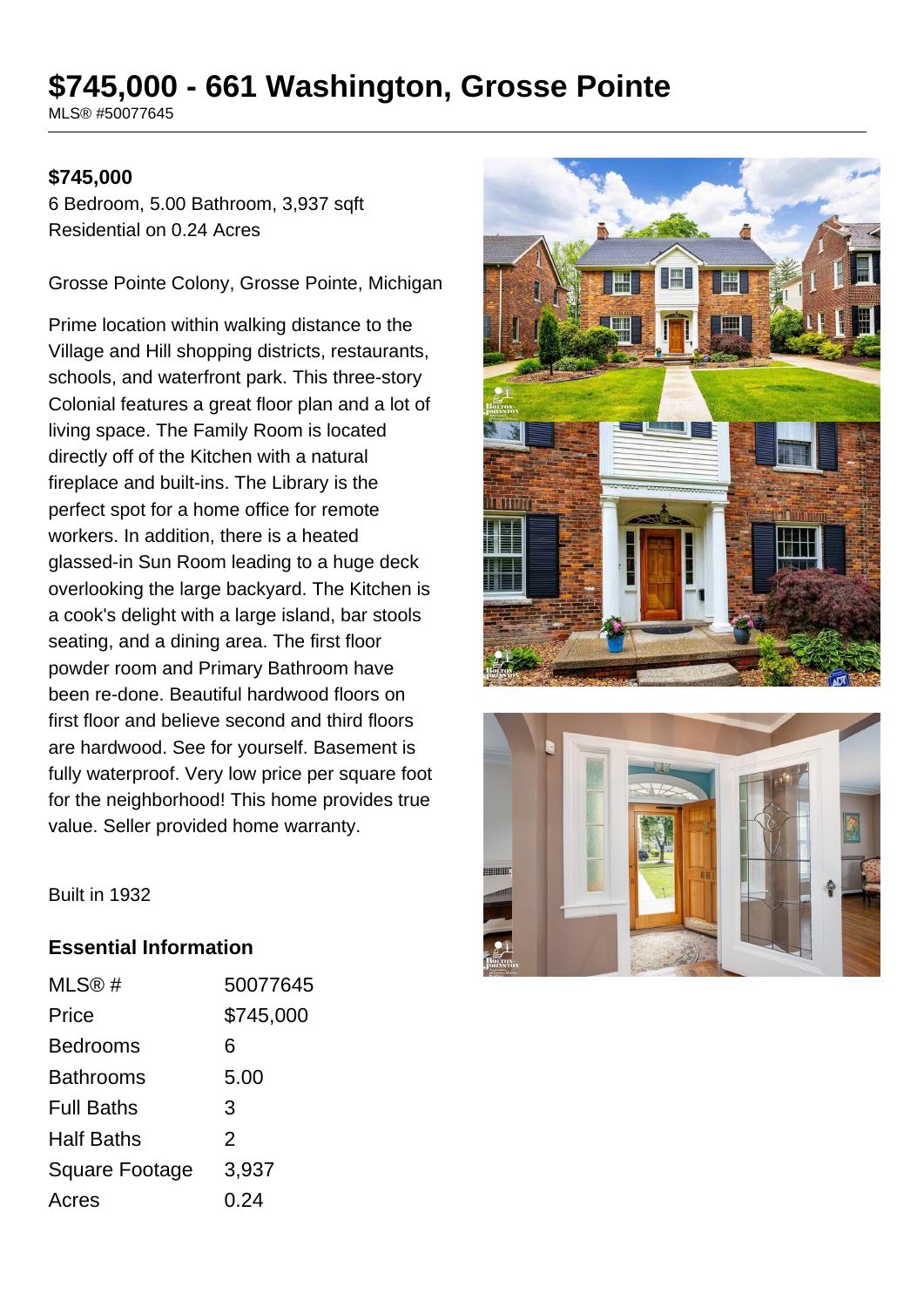| <b>Year Built</b>      | 1932                |
|------------------------|---------------------|
| <b>Type</b>            | <b>Residential</b>  |
| Sub-Type               | <b>Residential</b>  |
| <b>Style</b>           | Colonial            |
| <b>Status</b>          | Active              |
| <b>Source MLS</b>      | <b>MiRealSource</b> |
| <b>Originating MLS</b> | <b>MiRealSource</b> |

# **Community Information**

| Address      | 661 Washington              |
|--------------|-----------------------------|
| Area         | <b>Grosse Pointe</b>        |
| Subdivision  | <b>Grosse Pointe Colony</b> |
| City         | <b>Grosse Pointe</b>        |
| County       | Wayne                       |
| <b>State</b> | Michigan                    |
| Zip Code     | 48230                       |

# **Amenities**

| Parking      | Garage                 |
|--------------|------------------------|
| # of Garages | 3                      |
| Garages      | GarDoorOpner, Detached |

# **Interior**

| <b>Interior Features</b> | <b>Security System, Skylights</b>                                                            |
|--------------------------|----------------------------------------------------------------------------------------------|
| Appliances               | Microwave, Range/Oven, Refrigerator, Washer, Dishwasher, Freezer,<br><b>Bar-Refrigerator</b> |
| Heating                  | Steam                                                                                        |
| Cooling                  | Central A/C                                                                                  |
| Fireplace                | Yes                                                                                          |
| <b>Fireplaces</b>        | Living Room, FamRoom                                                                         |
| <b>Structure Style</b>   | More than 2 Stories                                                                          |

### **Exterior**

|            | Exterior Features Lawn Sprinkler, Patio, Deck |
|------------|-----------------------------------------------|
| Foundation | Basement, Crawl                               |

# **School Information**

District Grosse Pointe Public Schools

# **Additional Information**